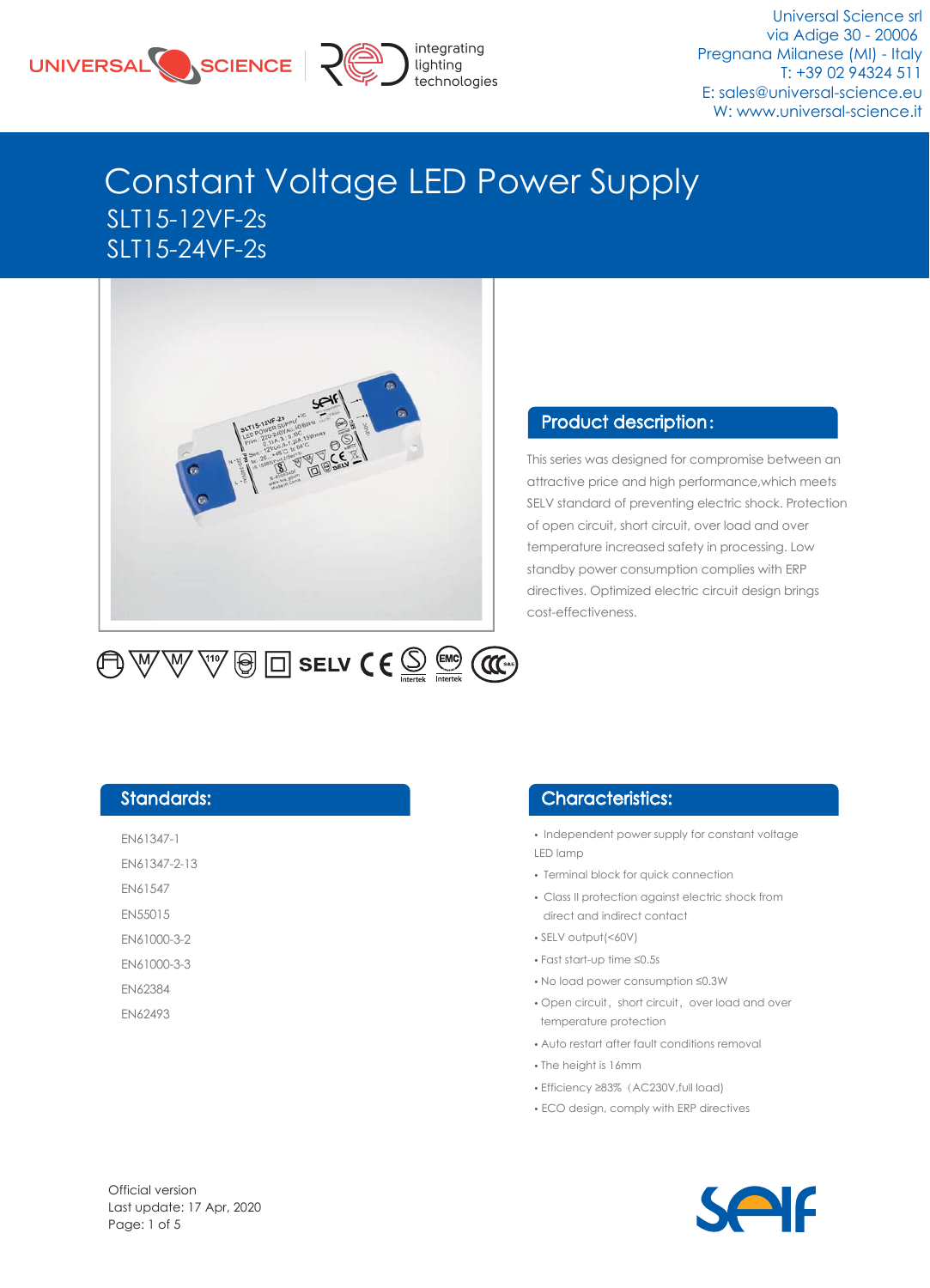### Specifications:

| Model               |                                                                                                                                                                                                                                                                                                                                                                                                                                                                                                                                                                                                                                                                                                                                                                                                           | SLT15-12VF-2s             | SLT15-24VF-2s        |  |  |  |  |
|---------------------|-----------------------------------------------------------------------------------------------------------------------------------------------------------------------------------------------------------------------------------------------------------------------------------------------------------------------------------------------------------------------------------------------------------------------------------------------------------------------------------------------------------------------------------------------------------------------------------------------------------------------------------------------------------------------------------------------------------------------------------------------------------------------------------------------------------|---------------------------|----------------------|--|--|--|--|
|                     | turn on time $(S)$                                                                                                                                                                                                                                                                                                                                                                                                                                                                                                                                                                                                                                                                                                                                                                                        | $\leq 0.5$                | $\leq 0.5$           |  |  |  |  |
| Output              | output power(W)                                                                                                                                                                                                                                                                                                                                                                                                                                                                                                                                                                                                                                                                                                                                                                                           | 15                        | 15                   |  |  |  |  |
|                     | output votage(V)                                                                                                                                                                                                                                                                                                                                                                                                                                                                                                                                                                                                                                                                                                                                                                                          | 12                        | 24                   |  |  |  |  |
|                     | output voltage tolerance <sup>O</sup>                                                                                                                                                                                                                                                                                                                                                                                                                                                                                                                                                                                                                                                                                                                                                                     | $+/-5%$                   | $+/-3%$              |  |  |  |  |
|                     | ripple voltage(mV)                                                                                                                                                                                                                                                                                                                                                                                                                                                                                                                                                                                                                                                                                                                                                                                        | 460(Vp-p)                 | 800(Vp-p)            |  |  |  |  |
|                     | working current range(A)                                                                                                                                                                                                                                                                                                                                                                                                                                                                                                                                                                                                                                                                                                                                                                                  | $0 - 1.25$                | $0 - 0.625$          |  |  |  |  |
|                     | dimming interface                                                                                                                                                                                                                                                                                                                                                                                                                                                                                                                                                                                                                                                                                                                                                                                         | <b>No</b>                 |                      |  |  |  |  |
|                     | dimming range                                                                                                                                                                                                                                                                                                                                                                                                                                                                                                                                                                                                                                                                                                                                                                                             | n/a                       |                      |  |  |  |  |
|                     | rated supply voltage(Vac)                                                                                                                                                                                                                                                                                                                                                                                                                                                                                                                                                                                                                                                                                                                                                                                 | 220-240                   | 220-240              |  |  |  |  |
|                     | voltage range(Vac)                                                                                                                                                                                                                                                                                                                                                                                                                                                                                                                                                                                                                                                                                                                                                                                        | 198-264                   | 198-264              |  |  |  |  |
|                     | line frequency(Hz)                                                                                                                                                                                                                                                                                                                                                                                                                                                                                                                                                                                                                                                                                                                                                                                        | 50/60                     | 50/60                |  |  |  |  |
| Input               | input current(mA)                                                                                                                                                                                                                                                                                                                                                                                                                                                                                                                                                                                                                                                                                                                                                                                         | 110                       | 110                  |  |  |  |  |
|                     | efficiency <sup>2</sup>                                                                                                                                                                                                                                                                                                                                                                                                                                                                                                                                                                                                                                                                                                                                                                                   | 83.0%                     | 84.7%                |  |  |  |  |
|                     | average efficiency <sup>®</sup>                                                                                                                                                                                                                                                                                                                                                                                                                                                                                                                                                                                                                                                                                                                                                                           | 80.4%                     | 79.7%                |  |  |  |  |
|                     | no load power consumption(W)                                                                                                                                                                                                                                                                                                                                                                                                                                                                                                                                                                                                                                                                                                                                                                              | $\leq 0.3$                | $\leq 0.3$           |  |  |  |  |
|                     | power factor <sup>2</sup>                                                                                                                                                                                                                                                                                                                                                                                                                                                                                                                                                                                                                                                                                                                                                                                 | 0.70                      | 0.70                 |  |  |  |  |
|                     | inrush current(lpk)                                                                                                                                                                                                                                                                                                                                                                                                                                                                                                                                                                                                                                                                                                                                                                                       | 24A/65 <sub>US</sub>      | 24A/65 <sub>US</sub> |  |  |  |  |
|                     | over voltage protection                                                                                                                                                                                                                                                                                                                                                                                                                                                                                                                                                                                                                                                                                                                                                                                   | <b>YES</b>                | <b>YES</b>           |  |  |  |  |
|                     | short circuit protection                                                                                                                                                                                                                                                                                                                                                                                                                                                                                                                                                                                                                                                                                                                                                                                  | <b>YES</b>                | <b>YES</b>           |  |  |  |  |
| Protection          | over temperature protection                                                                                                                                                                                                                                                                                                                                                                                                                                                                                                                                                                                                                                                                                                                                                                               | <b>YES</b>                | <b>YES</b>           |  |  |  |  |
|                     | automatic restart                                                                                                                                                                                                                                                                                                                                                                                                                                                                                                                                                                                                                                                                                                                                                                                         | <b>YES</b>                | <b>YES</b>           |  |  |  |  |
|                     | over load protection                                                                                                                                                                                                                                                                                                                                                                                                                                                                                                                                                                                                                                                                                                                                                                                      | <b>YES</b>                | <b>YES</b>           |  |  |  |  |
|                     | surge capacity                                                                                                                                                                                                                                                                                                                                                                                                                                                                                                                                                                                                                                                                                                                                                                                            | L-N: 500V                 | L-N: 500V            |  |  |  |  |
|                     | Ta(C)                                                                                                                                                                                                                                                                                                                                                                                                                                                                                                                                                                                                                                                                                                                                                                                                     | $-2045$                   | $-2045$              |  |  |  |  |
|                     | Tc max. $(C)$                                                                                                                                                                                                                                                                                                                                                                                                                                                                                                                                                                                                                                                                                                                                                                                             | 80                        | 75                   |  |  |  |  |
| Ambient<br>and Life | Storage Temperature(C)                                                                                                                                                                                                                                                                                                                                                                                                                                                                                                                                                                                                                                                                                                                                                                                    | $-3080$                   |                      |  |  |  |  |
|                     | ambient humidity range                                                                                                                                                                                                                                                                                                                                                                                                                                                                                                                                                                                                                                                                                                                                                                                    | 5%85%RH, Not condensing   |                      |  |  |  |  |
|                     | nominal life-time(hrs)                                                                                                                                                                                                                                                                                                                                                                                                                                                                                                                                                                                                                                                                                                                                                                                    | 30'000@Tc=70C             | 30'000@Tc=75C        |  |  |  |  |
|                     | weight(g)                                                                                                                                                                                                                                                                                                                                                                                                                                                                                                                                                                                                                                                                                                                                                                                                 | 64                        |                      |  |  |  |  |
|                     | dimensions (LxWxH)(mm)                                                                                                                                                                                                                                                                                                                                                                                                                                                                                                                                                                                                                                                                                                                                                                                    | $121 \times 45 \times 16$ |                      |  |  |  |  |
| Other               | casing material                                                                                                                                                                                                                                                                                                                                                                                                                                                                                                                                                                                                                                                                                                                                                                                           | <b>Plastic</b>            |                      |  |  |  |  |
|                     | housing colour                                                                                                                                                                                                                                                                                                                                                                                                                                                                                                                                                                                                                                                                                                                                                                                            | White                     |                      |  |  |  |  |
|                     | type of protection                                                                                                                                                                                                                                                                                                                                                                                                                                                                                                                                                                                                                                                                                                                                                                                        | <b>IP20</b>               |                      |  |  |  |  |
|                     | protection class                                                                                                                                                                                                                                                                                                                                                                                                                                                                                                                                                                                                                                                                                                                                                                                          | Class II                  |                      |  |  |  |  |
| <b>Note</b>         | 1. Tolerance: includes set up tolerance, line regulation and load regulation.<br>2. Tested at full load, 230Vac. Refer to "Power Factor" and "EFFICIENT" curve graphs.<br>3. Calculate the model's average efficiency for each test voltage by testing at 100%, 75%, 50%, and 25% of<br>rated current and then computing the simple arithmetic erage of these four values.<br>4. All parameters NOT specially mentioned are measured at nominal voltage input, rated load and 25 of<br>ambient temperature.<br>5. The power supply is considered as a component that will be operated in combination with final equipment.<br>Since EMC performance will be affected by the complete installation, the final equipment manufacturers must<br>re-qualify EMC Directive on the complete installation again. |                           |                      |  |  |  |  |
|                     |                                                                                                                                                                                                                                                                                                                                                                                                                                                                                                                                                                                                                                                                                                                                                                                                           |                           |                      |  |  |  |  |

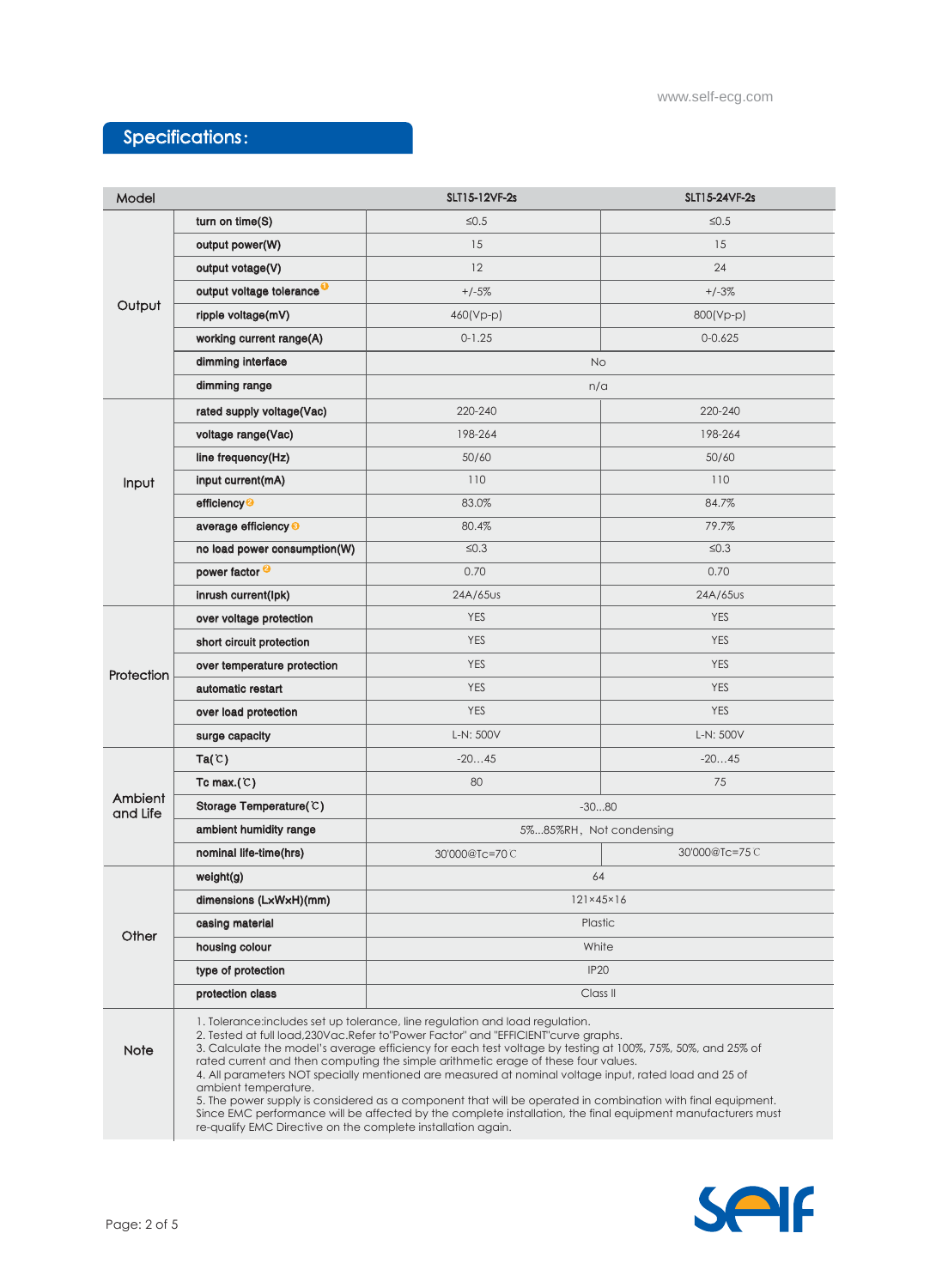www.self-ecg.com

### Dimensions(mm):





Wiring diagram:



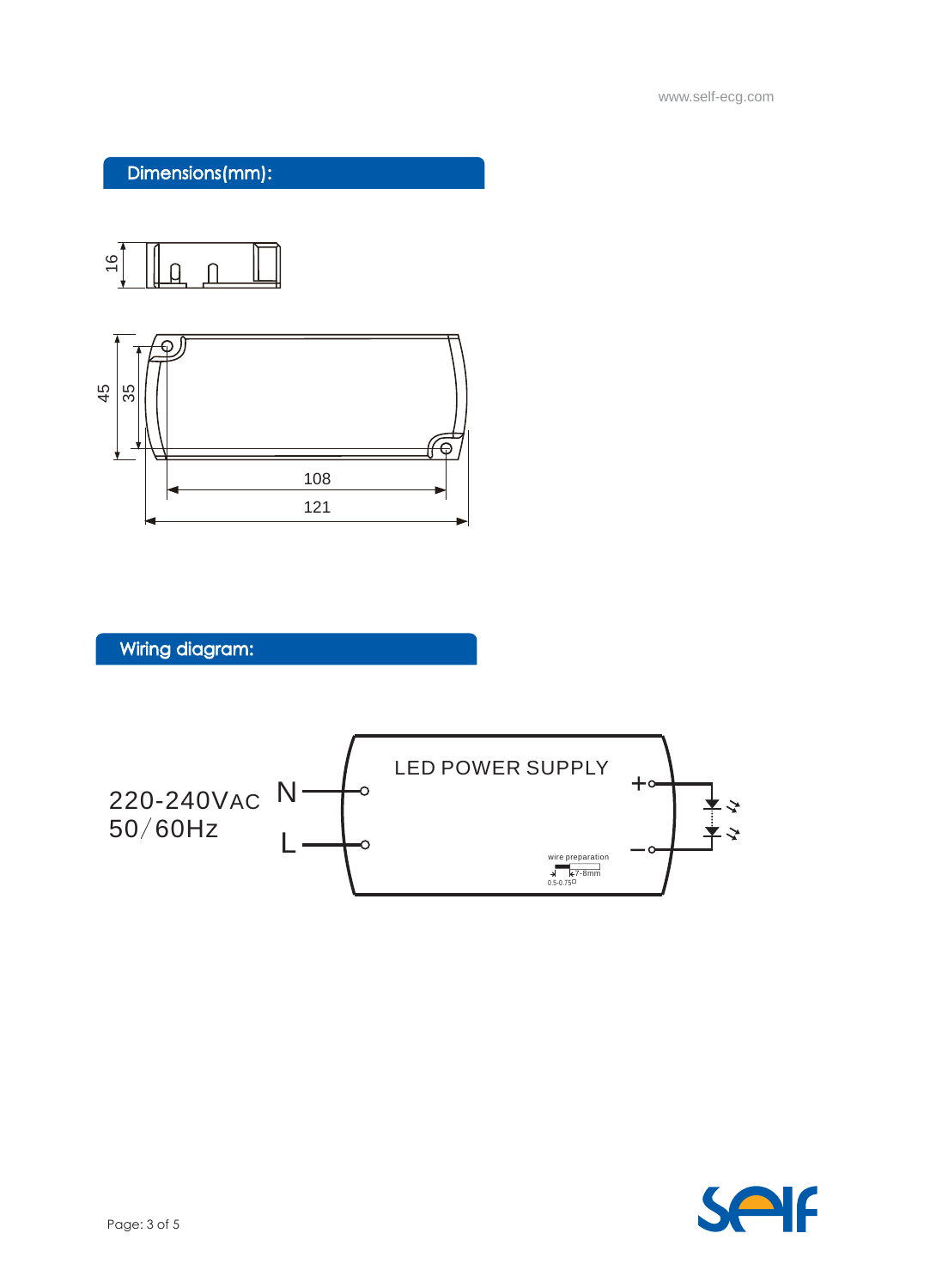www.self-ecg.com

# Electrical curves:





note

For constant current power supply,"LOAD" means the percentage of the maximum rated output voltage. For constant voltage power supply,"LOAD" means the percentage of the maximum rated output current.